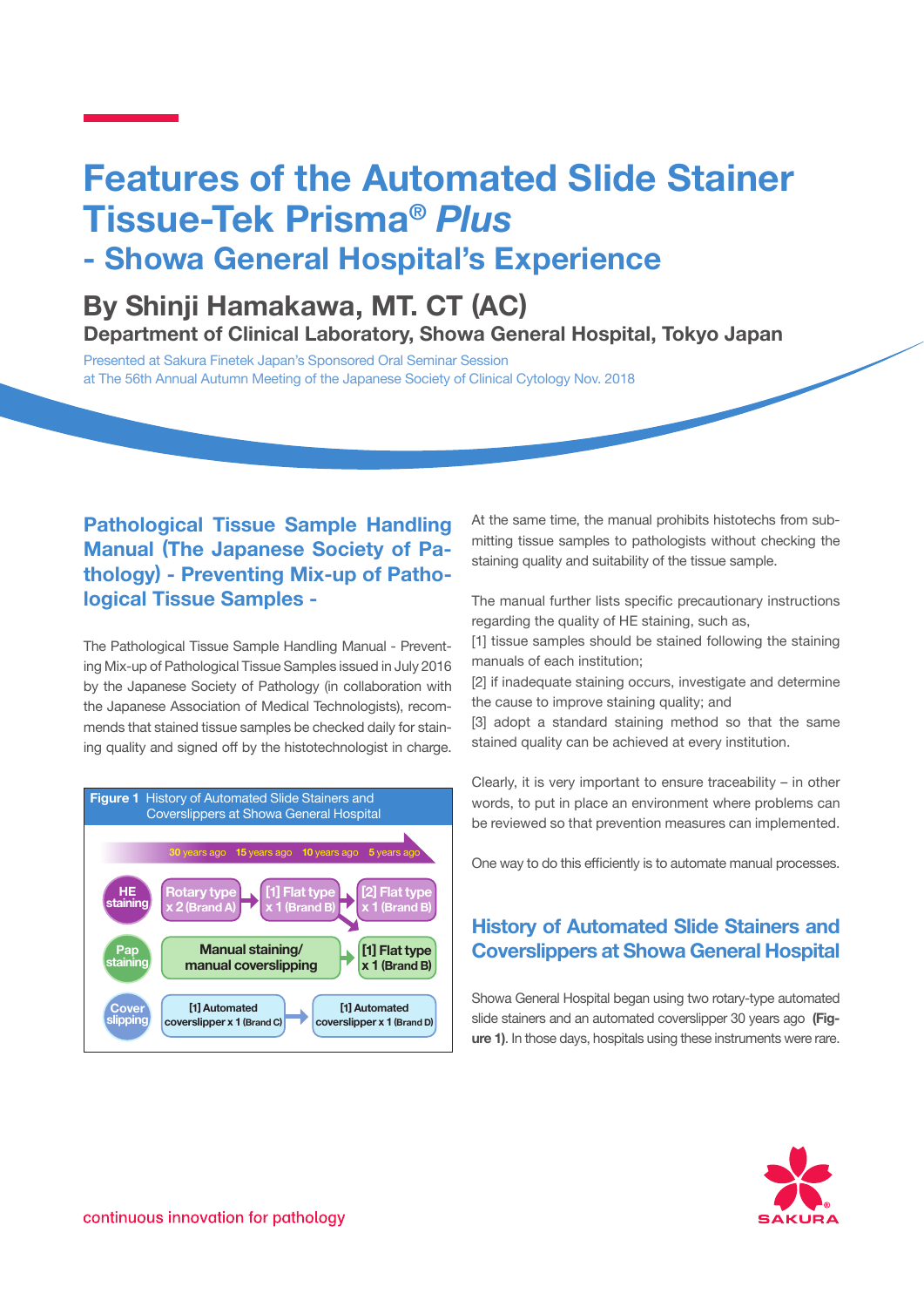Because exchanging solutions – particularly the solution stations located at the back – was difficult and staining efficiency was poor with the rotary-type stainers, we then shifted to the more effective flat-type stainer about 15 years ago.

When implementing the stainers, programming that complies with our staining manual, improvement of operational efficiency and improvement of the work environment were among the benefits we considered. Having a solution station configuration that prevents installation errors when exchanging reagents, easy management of staining solutions and staining accuracy were also key points when managing automated slide stainers.

### **Effective Utilization of Tissue-Tek Prisma® and Tissue-Tek® GlasTM** *g2*

Five years ago, we implemented the automated slide stainer Tissue-Tek Prisma® to cope with an increasing workload and histotech shortage. We decided to introduce the stateof-the-art automated slide stainer to achieve operational efficiency, speed, and consistent staining performance. At the same time, we adopted the automated coverslipper Tissue-Tek<sup>®</sup> Glas<sup>™</sup> g2 and linked it to the slide stainer which significantly improved the work environment and work efficiency. We also shifted to the Tissue-Tek® Hematoxylin 3G to control the accuracy of HE staining.

Our initial plan was to use the Prisma and Glas *g2* solely for HE staining, but we decided to use them also for other staining jobs that were required daily, such as the Alcian Blue/ PAS (Al-B/PAS) double staining, EVG staining, and Papanicolaou (Pap) staining after all. To use multiple staining methods, we needed many solution stations **(see Figure 2)** and



therefore opted for the small solution reservoirs and 20-slide staining baskets. In order to optimize the daily throughput of each slide stainer, we scheduled Pap staining between 8 to 10am and 3 to 4pm, both outside the HE staining hours.

The Prisma and Glas *g2* were also used for various other purposes such as dewaxing and the dehydration  $\rightarrow$  clearing  $\rightarrow$  coverslipping processes during manual staining using special stains or IHC staining, thus contributing to greater operational efficiency **(Figure 3)**.

We sought further operational efficiency and considered adding rapid Pap staining and rapid PAS reaction **(Figure 4)**, but after encountering staining delays, we decided that running these processes concurrently was difficult.

#### **Introduction of Tissue-Tek Prisma®** *Plus*

With expected improvements in the processing capability, work flow efficiency and visibility, implementation of accuracy control, and traceability we implemented the Prisma



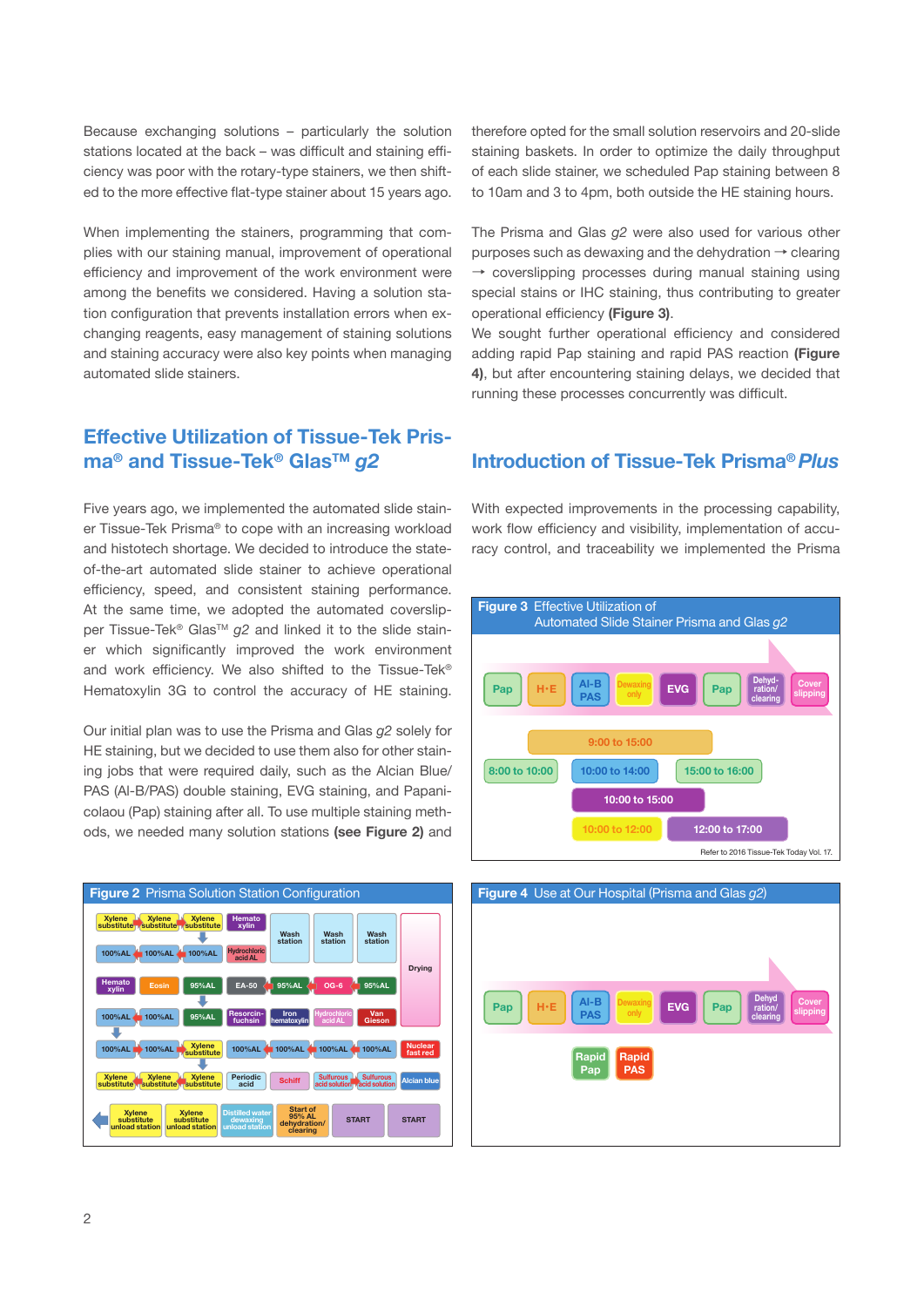*Plus* in May 2017, in addition to the Prisma. We wanted to link the new automated slide stainer to our existing automated coverslipper and we decided that the Prisma *Plus* was the best fit.

In our dual-instrument setup consisting of the Prisma and Prisma *Plus*, the Prisma was designated as a dedicated instrument for cytology, programmed to include regular and rapid Pap, PAS reaction and Al-B staining. Meanwhile, the newly introduced Prisma *Plus* is used primarily for tissue samples. Using the two instruments for different purposes allows us to do our jobs efficiently.

#### **Features of Tissue-Tek Prisma®** *Plus*

As for solution exchange management, the Prisma *Plus* has a slide count management function in addition to the days/runs function offered by the Prisma, to keep track of the number of processed slides and notifies the user to exchange solutions. When the number of slides exceeds the set number, the instrument displays an alert message to urge the user to exchange solutions **(Figure 5)**. The user can set its own default number of slides. For example, when you select HE staining, the display prompts you to enter the default number of slides to be stained. At our hospital, the default is set to "20" because we normally use 20-slides staining baskets.

At our hospital, reagents are exchanged on Fridays to prepare for staining operations starting next Monday. Hematoxylin 3G, which we are currently using, is a two-solution mixture staining solution. After mixing solution 1 and solution 2, the mixture is stored for at least a day to make it chemically stable.



In our daily operations, we mix the solutions on Friday and stabilize the mixture by storing it over the weekend. As for the management of Hematoxylin 3G, we use one small solution reservoir (that contains approx. 290 mL) to comfortably cover one week of HE staining. The number of slides range from 200 to 300 slides per day.

We currently use Hematoxylin 3G (Prisma package) consisting of 8.5 mL of solution 1 and 283 mL of solution 2, as well as 285 mL of Tissue-Tek® Eosin (Prisma package). The staining solutions come in just the right amount to fill a small Prisma solution reservoir **(Figure 6)**.

Management of staining reagents can now be performed easily using barcodes. Pressing the barcode button on the menu screen and scanning the barcode on the solution package automatically inputs the lot number, shelf life and expiration date.

With the Prisma *Plus*, all information that helps manage the staining solutions and processes, including the information above are recorded in the compact flash memory card inserted to the side of the instrument. The solution name, set time, soak time, staining start and end time, staining method, staining sequence are recorded. The number of actually stained slides, versus the maximum number of slides that can be stained is also recorded. Furthermore, the lot number, shelf life and expiration date are also recorded for each staining solution. This is an excellent function from the viewpoint of ensuring traceability.

With the old Prisma, the setting screen for each solution station on the monitor supported a simple color palette. The Prisma *Plus*, on the other hand, lets us set 50 different colors **(Figures 7 and 8)** so that we can visually differentiate the reagent configuration for each staining solution to pre-